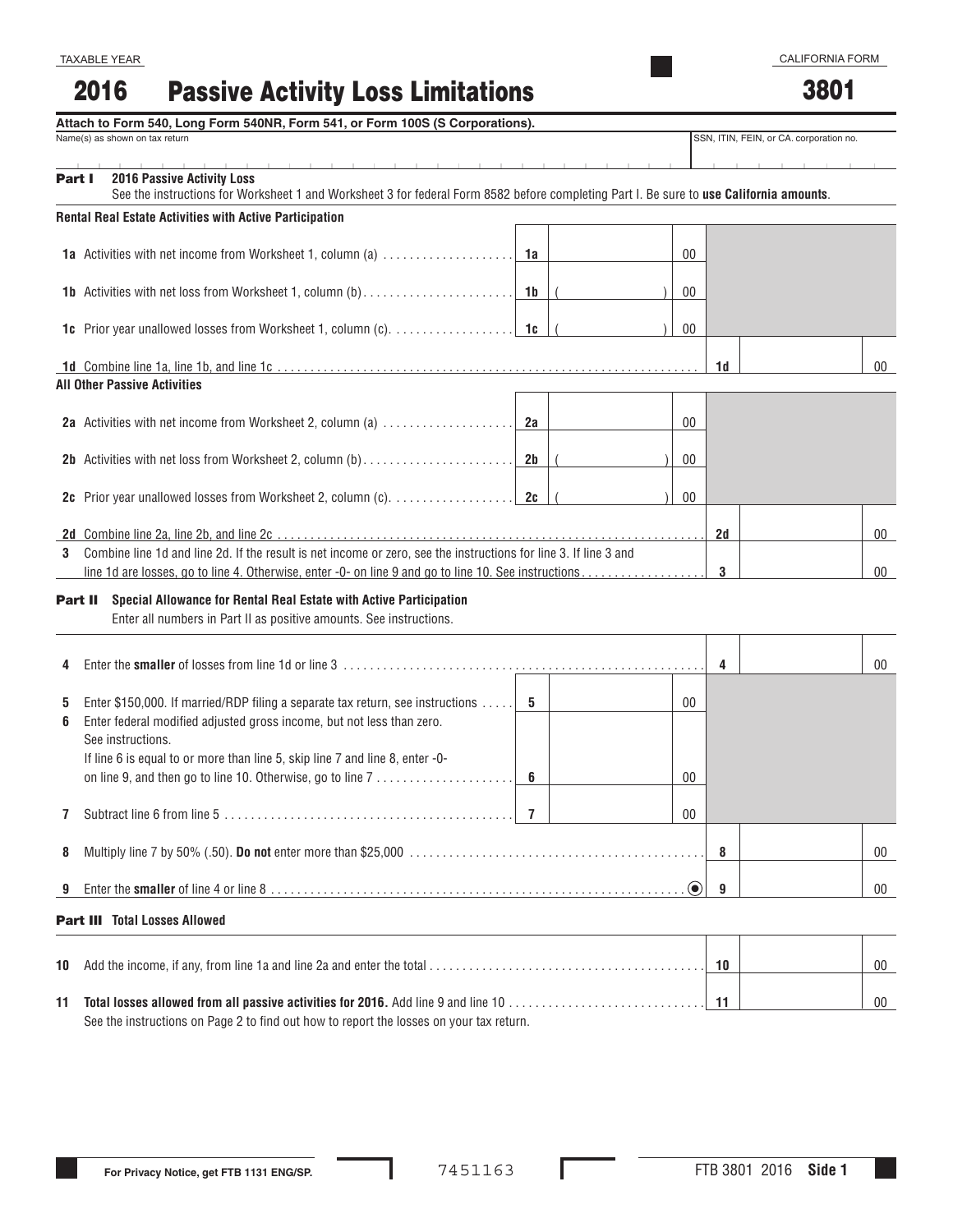

## California Passive Activity Worksheet **(See General Instructions for Step 1.)** Use this worksheet to figure California income (loss) from passive activities **before** application of passive activity loss (PAL) rules. California Adjustment Worksheets **(See General Instructions for Step 4.)** Use these worksheets to figure your California adjustments **after** application of the PAL rules. Total . . . . . . . . . . . . . . . . . . . . . . . . . . . . . . . . . . . 1(c) 1(d)\* 1(e) **(a) Passive Activity** Enter a description of the activity **(b) Federal Schedule** Enter the name of the federal form or schedule on which you reported the activity **(c) California Schedule** Enter the name of the California form or schedule, if any, used to calculate the California adjustment **(d) Federal Amount** Enter your current year federal net income (loss) before application of the PAL rules **(e) California Adjustment** Enter any adjustment resulting from differences in federal and California law **(f) California Amount** Combine column (d) and column (e) **(a) Activities** Enter a description of the activity. Group activities by the federal schedules on which they were reported **(b) Passive or Nonpassive** Enter the character of the activity as passive or nonpassive for California purposes **(c) California Amount** Enter the California net income (loss) from the activity after application of the PAL rules **(d) Federal Amount** Enter the federal net income (loss) from the activity after application of the PAL rules **(e) California Adjustment** Subtract the Total amount of column (d) from the Total amount of column (c) and enter the difference in column (e) below. Individuals should transfer this amount to Schedule CA (540 or 540NR) as follows: **(a) Schedule C Activities (b) Passive or Nonpassive (c) California Amount (d) Federal Amount (e) California Adjustment** If the amount below is **positive,** transfer the amount to Schedule CA (540 or 540NR), line 12, column C. If the amount below is **negative,** transfer the amount to Schedule CA (540 or 540NR), (as a positive amount) line 12, column B. **(a) Schedule E Activities (b) Passive or Nonpassive (c) California Amount (d) Federal Amount (e) California Adjustment** If the amount below is **positive,** transfer the amount to Schedule CA (540 or 540NR), line 17, column C.

Total . . . . . . . . . . . . . . . . . . . . . . . . . . . . . . . . . . . 2(c) 2(d)\*\* 2(e) If the amount below is **negative,** transfer the amount to Schedule CA (540 or 540NR), (as a positive amount) line 17, column B.

| (a    | (b<br>Schedule F Activities   Passive or Nonpassive | (c)<br><b>California Amount</b> | <b>Federal Amount</b> | (e)<br><b>California Adjustment</b>                                                                                  |  |  |
|-------|-----------------------------------------------------|---------------------------------|-----------------------|----------------------------------------------------------------------------------------------------------------------|--|--|
|       |                                                     |                                 |                       | If the amount below is <b>positive</b> , transfer the<br>amount to Schedule CA (540 or 540NR),<br>line 18, column C. |  |  |
|       |                                                     |                                 |                       | If the amount below is <b>negative</b> , transfer the<br>amount to Schedule CA (540 or 540NR),                       |  |  |
| Total |                                                     | 3(c)                            | $3(d)$ ***            | (as a positive amount) line 18, column B.<br>3(e)                                                                    |  |  |

This amount should be the same as the amount reported on Schedule CA (540 or 540NR), line 12, column A.

\*\* This amount should be the same as the amount reported on Schedule CA (540 or 540NR), line 17, column A.

\*\*\* This amount should be the same as the amount reported on Schedule CA (540 or 540NR), line 18, column A.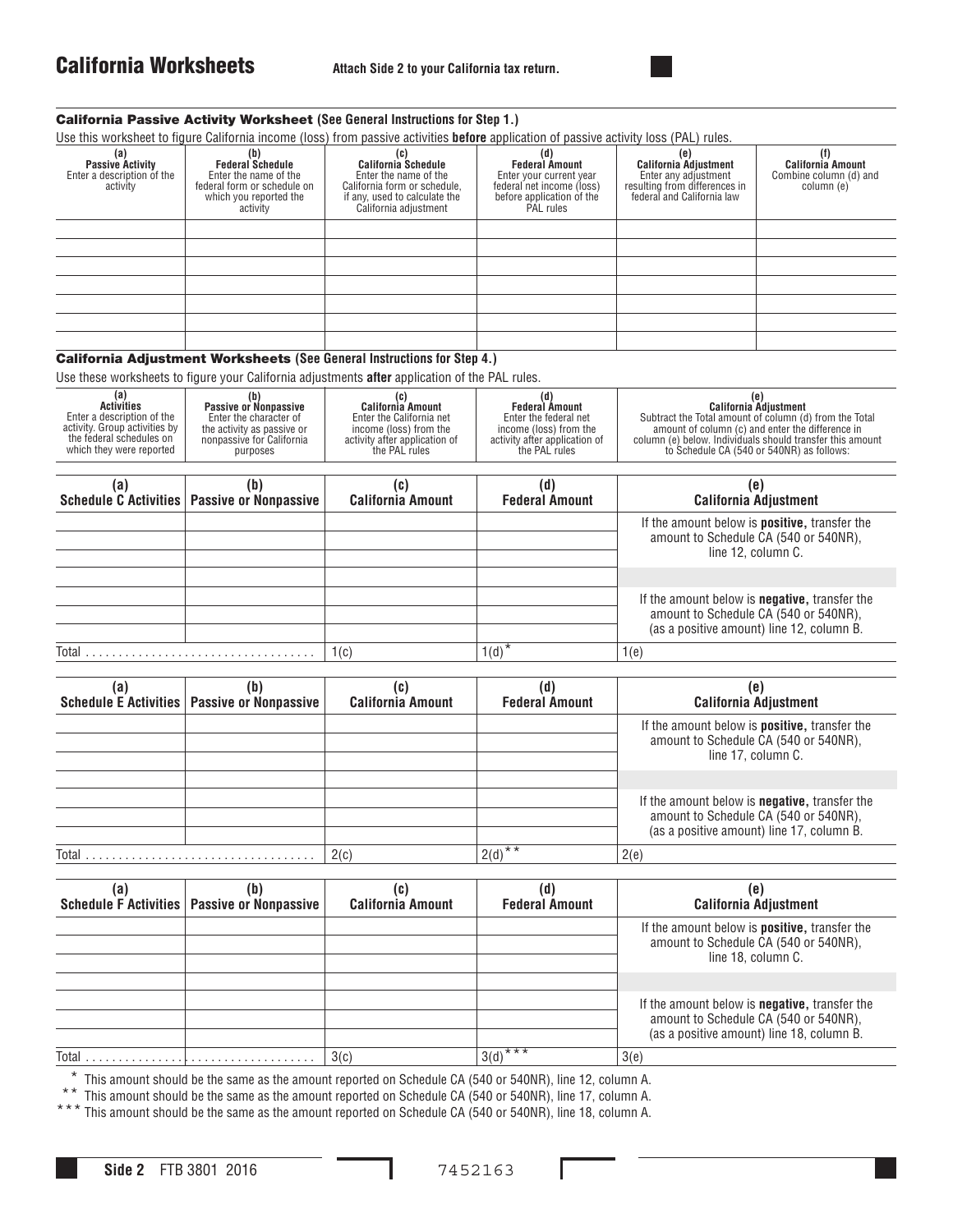

Worksheets 1 through 6 are not required to be filed with your California tax return and may be detached before filing form FTB 3801. Keep a copy of the worksheets for your records. Refer to the instructions for federal Form 8582 for specific instructions on how to complete the worksheets.

| <b>Worksheet 1</b><br>For form FTB 3801, line 1a, line 1b, and line 1c                   |                             |                                       |                           |                                        |                          |                            |
|------------------------------------------------------------------------------------------|-----------------------------|---------------------------------------|---------------------------|----------------------------------------|--------------------------|----------------------------|
|                                                                                          |                             | <b>Current year</b>                   |                           | Prior year                             |                          | Overall gain or loss       |
| Name of activity                                                                         | (a)<br>Net income (line 1a) |                                       | (b)<br>Net loss (line 1b) | (c)<br><b>Unallowed loss (line 1c)</b> | (d)<br>Gain              | (e)<br>Loss                |
|                                                                                          |                             |                                       |                           |                                        |                          |                            |
|                                                                                          |                             |                                       |                           |                                        |                          |                            |
|                                                                                          |                             |                                       |                           |                                        |                          |                            |
|                                                                                          |                             |                                       |                           |                                        |                          |                            |
|                                                                                          |                             |                                       |                           |                                        |                          |                            |
| Total. Enter on form FTB 3801, line 1a,                                                  |                             |                                       |                           |                                        |                          |                            |
|                                                                                          |                             |                                       |                           |                                        |                          |                            |
| For form FTB 3801, line 2a, line 2b, and line 2c<br><b>Worksheet 2</b>                   |                             |                                       |                           |                                        |                          |                            |
|                                                                                          |                             | <b>Current year</b>                   |                           | Prior year                             |                          | Overall gain or loss       |
| Name of activity                                                                         | (a)<br>Net income (line 2a) |                                       | (b)<br>Net loss (line 2b) | (c)<br><b>Unallowed loss (line 2c)</b> | (d)<br>Gain              | (e)<br>Loss                |
|                                                                                          |                             |                                       |                           |                                        |                          |                            |
|                                                                                          |                             |                                       |                           |                                        |                          |                            |
|                                                                                          |                             |                                       |                           |                                        |                          |                            |
|                                                                                          |                             |                                       |                           |                                        |                          |                            |
|                                                                                          |                             |                                       |                           |                                        |                          |                            |
| Total. Enter on form FTB 3801, line 2a,                                                  |                             |                                       |                           |                                        |                          |                            |
| line 2b, and line $2c \ldots \ldots \ldots \ldots \ldots \ldots$                         |                             |                                       |                           |                                        |                          |                            |
| Use this worksheet if an amount is shown on form FTB 3801, line 9.<br><b>Worksheet 3</b> |                             |                                       |                           |                                        |                          |                            |
|                                                                                          | Form or schedule            |                                       | (a)                       | (b)<br>Ratio                           | (c)<br>Special allowance | (d)<br>Subtract column (c) |
| Name of activity                                                                         | to be reported on           |                                       | Loss                      |                                        |                          | from column (a)            |
|                                                                                          |                             |                                       |                           |                                        |                          |                            |
|                                                                                          |                             |                                       |                           |                                        |                          |                            |
|                                                                                          |                             |                                       |                           |                                        |                          |                            |
|                                                                                          |                             |                                       |                           |                                        |                          |                            |
|                                                                                          |                             |                                       |                           |                                        |                          |                            |
|                                                                                          |                             |                                       |                           |                                        |                          |                            |
|                                                                                          |                             | ▶                                     |                           | 1.00                                   |                          |                            |
| <b>Allocation of Unallowed Losses</b><br><b>Worksheet 4</b>                              |                             |                                       |                           |                                        |                          |                            |
|                                                                                          |                             | Form or schedule<br>to be reported on |                           | (a)<br>Loss                            | (b)<br>Ratio             | (c)<br>Unallowed loss      |
| Name of activity                                                                         |                             |                                       |                           |                                        |                          |                            |
|                                                                                          |                             |                                       |                           |                                        |                          |                            |
|                                                                                          |                             |                                       |                           |                                        |                          |                            |
|                                                                                          |                             |                                       |                           |                                        |                          |                            |
|                                                                                          |                             |                                       |                           |                                        |                          |                            |
|                                                                                          |                             |                                       |                           |                                        |                          |                            |
|                                                                                          |                             |                                       |                           |                                        |                          |                            |
|                                                                                          |                             |                                       |                           |                                        | 1.00                     |                            |
| <b>Allowed Losses</b><br><b>Worksheet 5</b>                                              |                             |                                       |                           |                                        |                          |                            |
|                                                                                          |                             | Form or schedule<br>to be reported on |                           | (a)<br>Loss                            | (b)<br>Unallowed loss    | (c)<br>Allowed loss        |
| Name of activity                                                                         |                             |                                       |                           |                                        |                          |                            |
|                                                                                          |                             |                                       |                           |                                        |                          |                            |
|                                                                                          |                             |                                       |                           |                                        |                          |                            |
|                                                                                          |                             |                                       |                           |                                        |                          |                            |
|                                                                                          |                             |                                       |                           |                                        |                          |                            |
|                                                                                          |                             |                                       |                           |                                        |                          |                            |
| Total                                                                                    |                             | . D                                   |                           |                                        |                          |                            |
|                                                                                          |                             |                                       |                           |                                        |                          |                            |